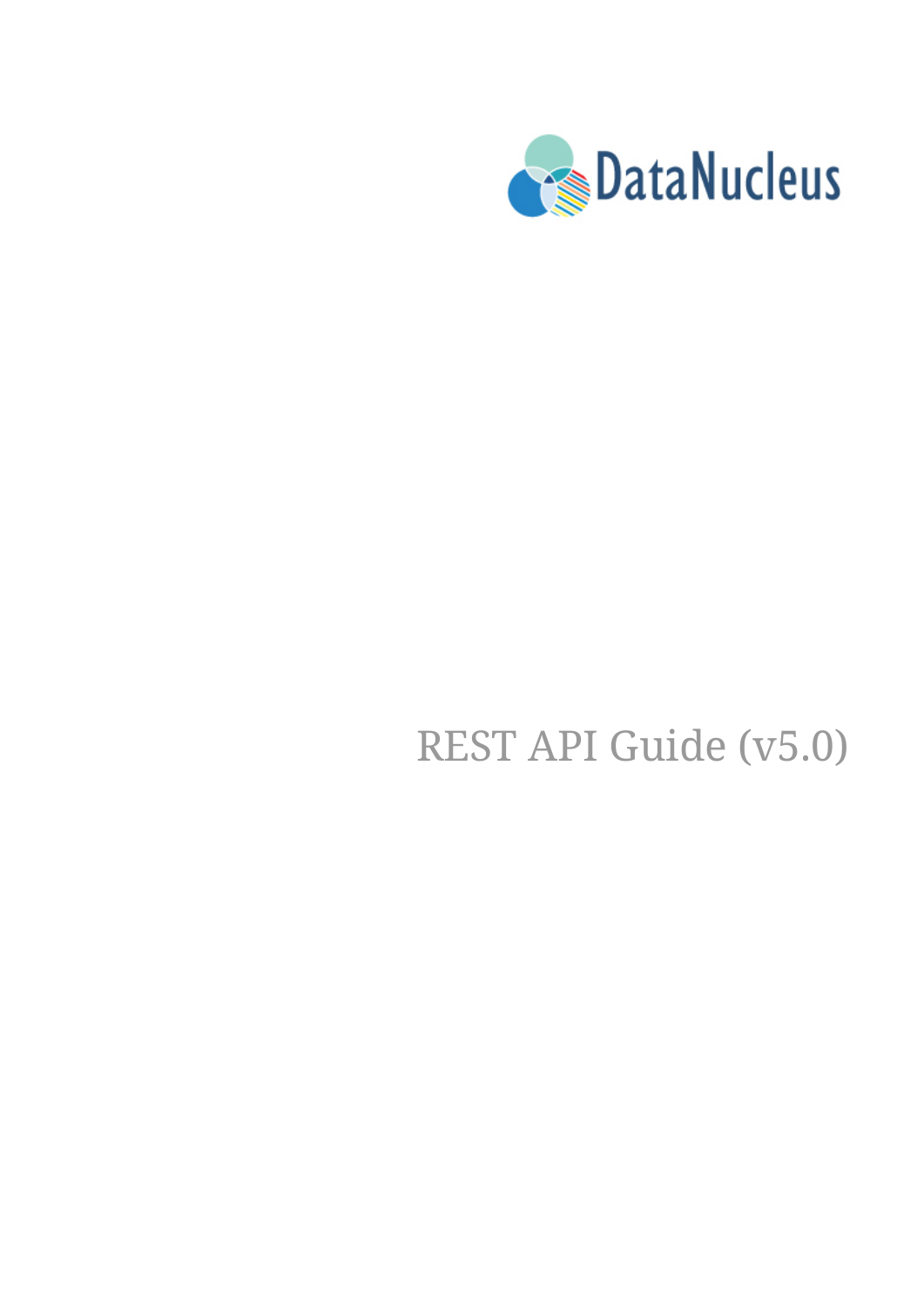### **Table of Contents**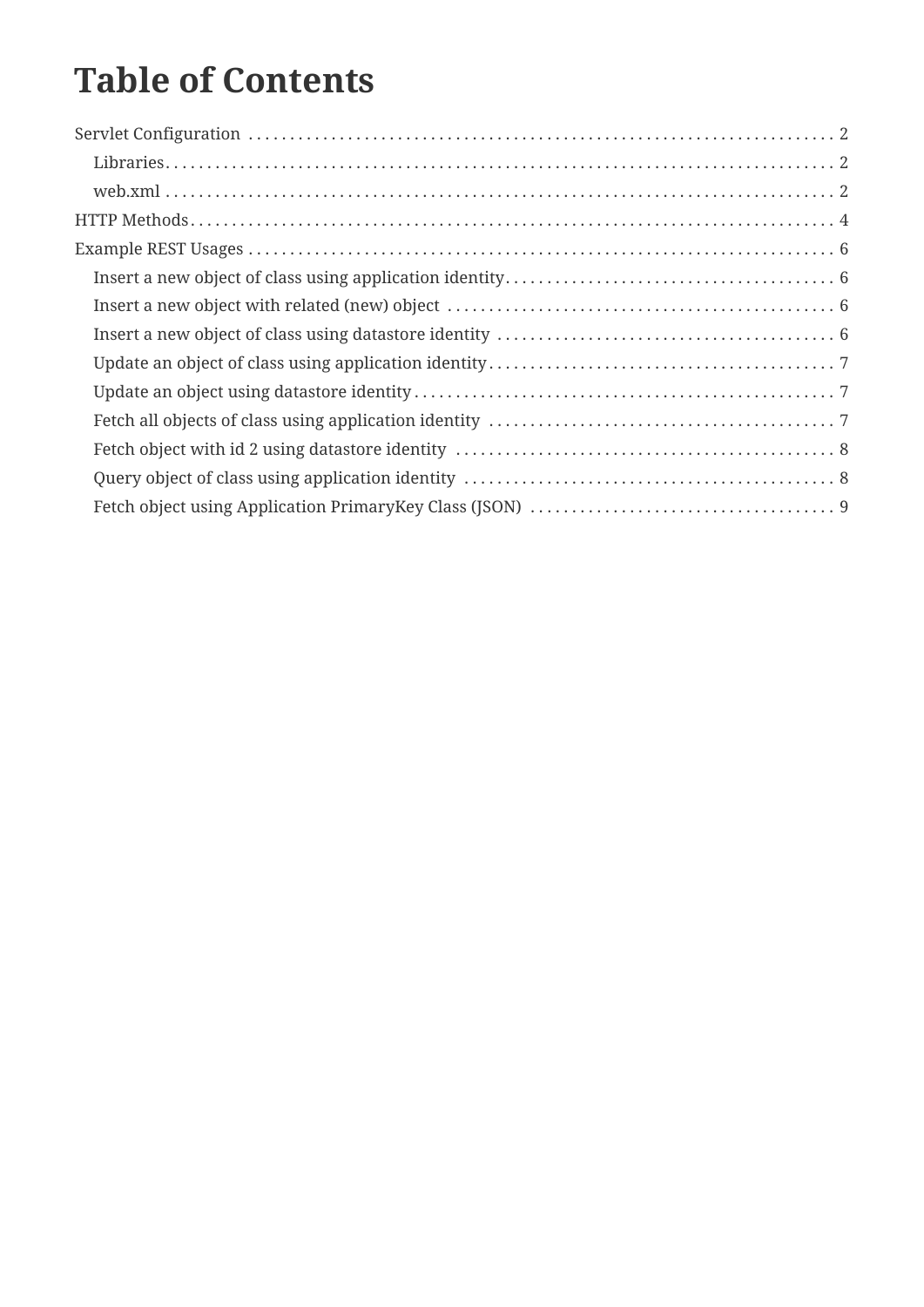The DataNucleus REST API provides a RESTful interface to persist JSON objects to the datastore. All entities are accessed, queried and stored as resources via well defined HTTP methods. This API consists of a **servlet** that internally handles the persistence of objects (using JDO). Your POJO classes need to be accessible from this servlet, and can use either JDO or JPA metadata (annotations or XML). The REST API automatically exposes the persistent class in RESTful style, and requires minimum configuration as detailed in the sections linked below.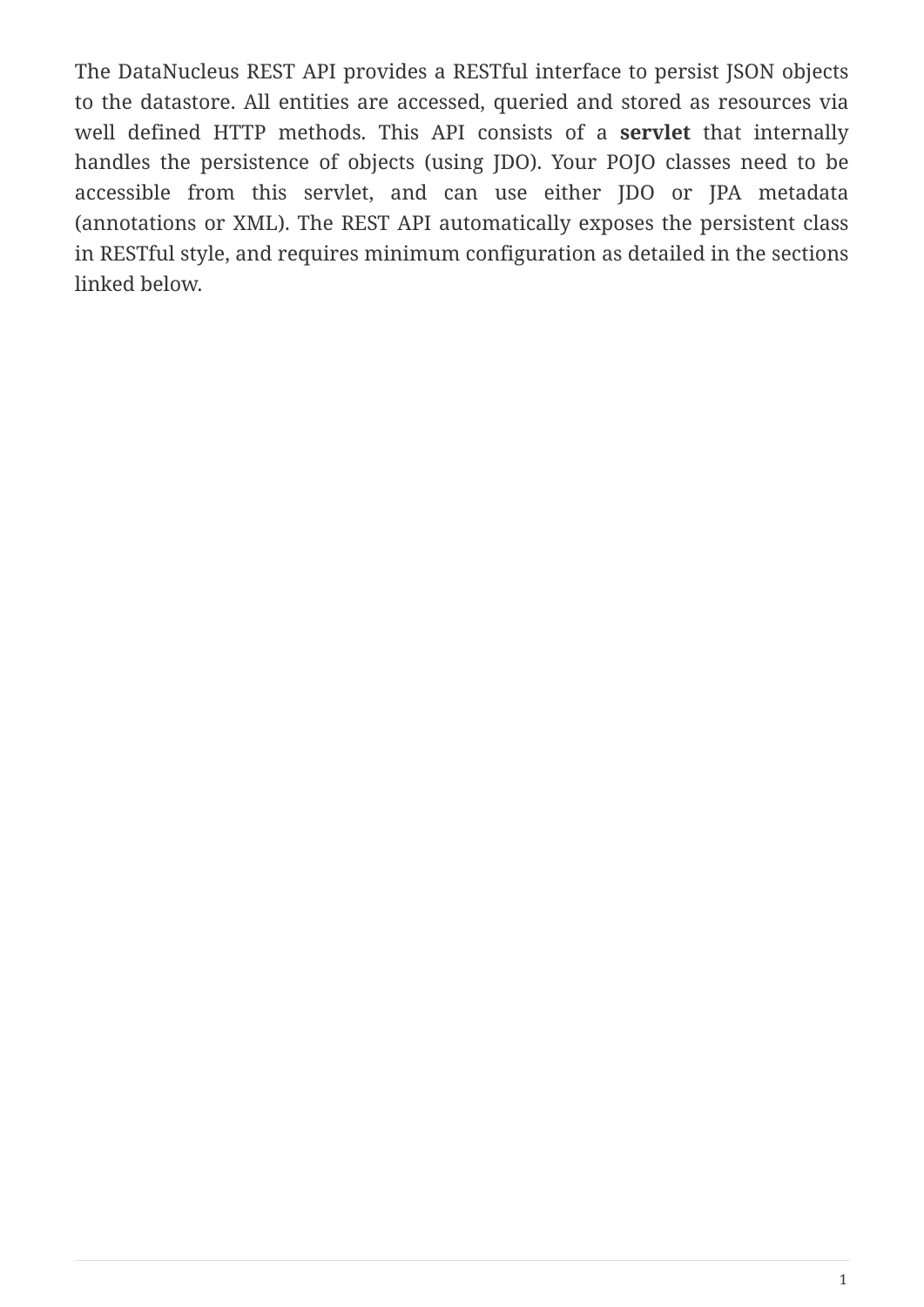## <span id="page-3-0"></span>**Servlet Configuration**

The configuration of the REST API consists in the deployment of jar libraries to the CLASSPATH and the configuration of the servlet in the */WEB-INF/web.xml*. After it's configured, all persistent classes are automatically exposed via RESTful HTTP interface. You need to have enhanced versions of the model classes in the CLASSPATH.

#### <span id="page-3-1"></span>**Libraries**

DataNucleus REST API requires the libraries: datanucleus-core.jar, datanucleus-api-rest.jar, datanucleus-api-jdo.jar, javax.jdo.jar as well as datanucleus-rdbms.jar (or whichever datastore you wish to persist to if not RDBMS). You would also require datanucleus-api-jpa.jar and javax.persistence.jar if using JPA metadata (XML/annotations) in your model classes.

In WAR files, these libraries are deployed under the folder */WEB-INF/lib/*.

#### <span id="page-3-2"></span>**web.xml**

The DataNucleus REST Servlet class implementation is *org.datanucleus.api.rest.RestServlet*. It has to be configured in the /WEB-INF/web.xml file, and it takes one initialisation parameter.

| Parameter    | <b>Description</b>                                                                   |
|--------------|--------------------------------------------------------------------------------------|
| persistence- | Name of a PMF (if using jdoconfig. xml), or the name of a persistence-unit (if using |
| context      | persistence.xml) accessible to the servlet                                           |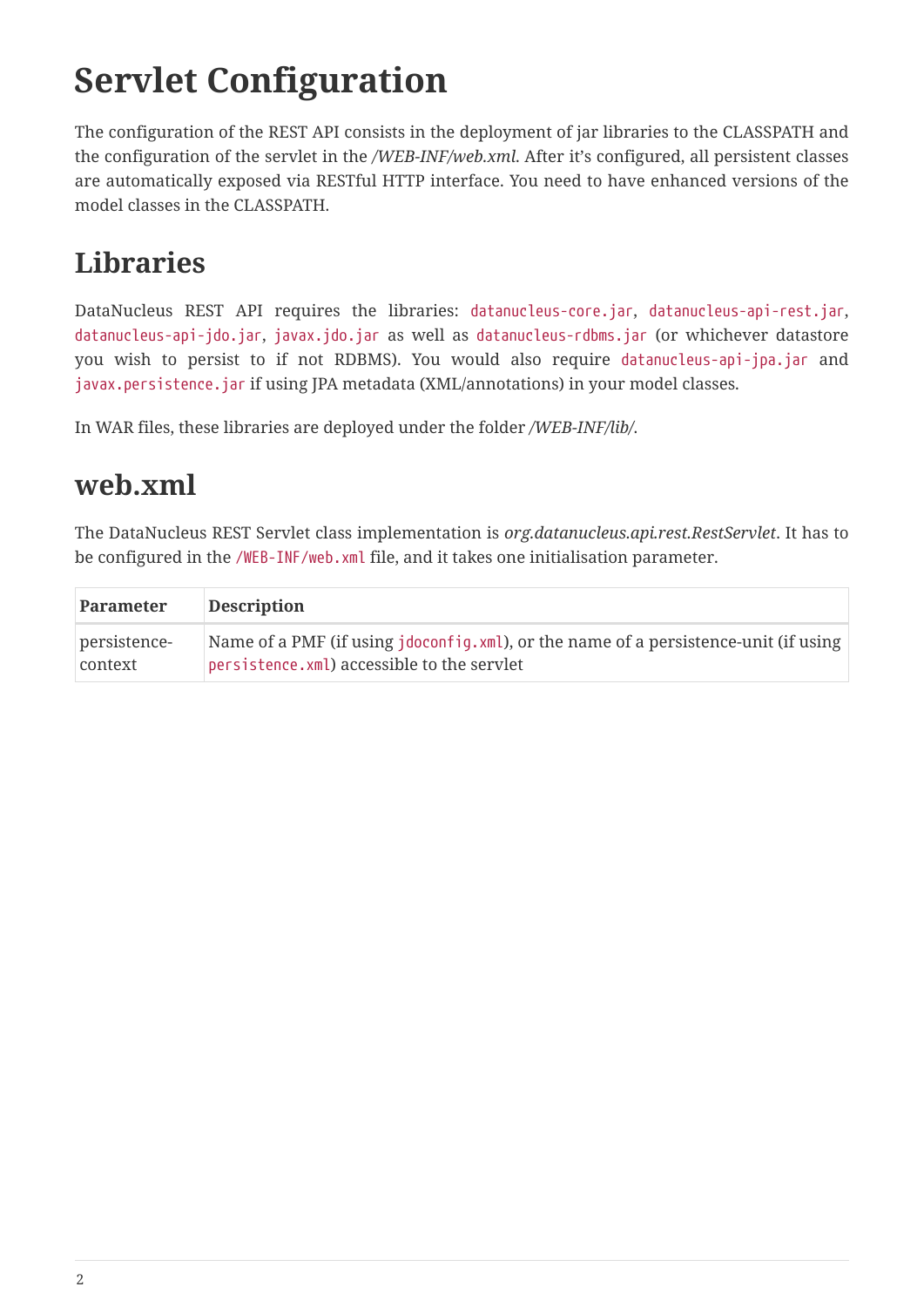```
<!DOCTYPE web-app PUBLIC
 "-//Sun Microsystems, Inc.//DTD Web Application 2.3//EN"
 "http://java.sun.com/dtd/web-app_2_3.dtd">
<web-app xmlns="http://java.sun.com/xml/ns/javaee" version="2.5">
      <servlet>
          <servlet-name>DataNucleus</servlet-name>
          <servlet-class>org.datanucleus.api.rest.RestServlet</servlet-class>
          <init-param>
              <param-name>persistence-context</param-name>
              <param-value>myPMFName</param-value>
          </init-param>
      </servlet>
      <servlet-mapping>
          <servlet-name>DataNucleus</servlet-name>
          <url-pattern>/dn/*</url-pattern>
      </servlet-mapping>
      ...
</web-app>
```
changing *myPMFName* to the name of your PMF, or the name of your persistence-unit, and changing */dn/\** to the URL pattern where you want DataNucleus REST API calls to be answered.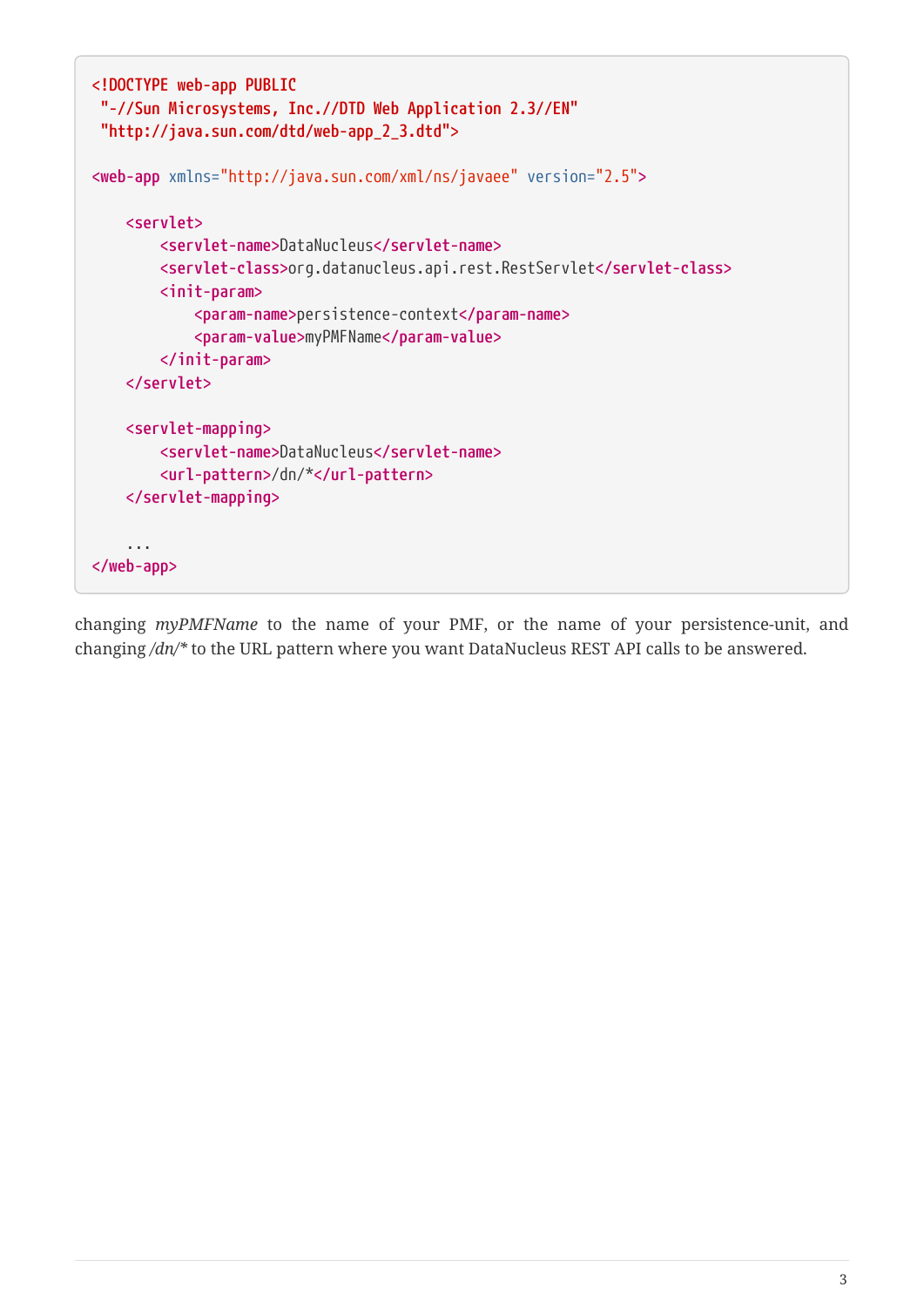## <span id="page-5-0"></span>**HTTP Methods**

The persistence to the datastore in your application is performed via HTTP methods as following:

| hod        | Met Operation                                                                      | <b>URL</b> format                                                                                                            | Return                                            | <b>Arguments</b>                                                                                                                                                                                 |
|------------|------------------------------------------------------------------------------------|------------------------------------------------------------------------------------------------------------------------------|---------------------------------------------------|--------------------------------------------------------------------------------------------------------------------------------------------------------------------------------------------------|
| POS<br>T   | Insert object                                                                      | /{full-class-name}                                                                                                           | Object is<br>returned.                            | The JSON The JSON Object is passed in the HTTP<br>Content.                                                                                                                                       |
|            | PUT Update object                                                                  | /{full-class-<br>name}/{primary key}                                                                                         | Object is                                         | The JSON The JSON Object is passed in the HTTP<br>Content. The primary-key is specified in<br>returned. the URL if the PK is application-identity<br>single field or if it is datastore-identity |
| <b>ETE</b> | DEL Delete object                                                                  | /{full-class-<br>name}/{primary key}                                                                                         |                                                   | The primary key fields are passed in the<br>HTTP Content (JSONObject) if the PK<br>uses multiple PK fields, otherwise in the<br>URL.                                                             |
|            | DEL Delete all<br>ETE objects of type                                              | /{full-class-name}                                                                                                           |                                                   |                                                                                                                                                                                                  |
|            | GET Fetch all                                                                      | /{full-class-<br>objects of type   name}[?fetchGroup={fet<br>chGroupName}][&maxF<br>etchDepth={depth}]                       | <b>JSON</b><br>Array of<br><b>JSON</b><br>objects |                                                                                                                                                                                                  |
|            | GET Fetch a single<br>object                                                       | /{full-class-<br>name}/{primary<br>key}[?fetchGroup={fetch<br>GroupName}][&maxFetc<br>hDepth={depth}]                        | A JSON<br>object                                  | The primary key fields are passed in the<br>HTTP Content (JSONObject) if the PK<br>uses multiple PK fields, otherwise in the<br><b>URL</b>                                                       |
|            | GET Query objects<br>via a filter.<br>Returns a<br><b>JSON Array of</b><br>objects | /{full-class-<br>name}?[filter={filter}][&f   Array of<br>etchGroup={fetchGroup   JSON<br>Name}][&maxFetchDept<br>h={depth}] | <b>JSON</b><br>objects                            | Filter component of a JDOQL query                                                                                                                                                                |
| <b>GET</b> | Query objects<br>via JDOQL.<br>Returns a<br>JSON Array of<br>objects               | /jdoql?query={JDOQL-<br>single-string-<br>query}[&fetchGroup={fet  JSON<br>chGroupName}][&maxF<br>etchDepth={depth}]         | <b>JSON</b><br>Array of<br>objects                | JDOQL single string query                                                                                                                                                                        |
| <b>GET</b> | Query objects<br>via JPQL.<br>Returns a<br>JSON Array of<br>objects                | /jpql?query={JPQL-<br>single-string-<br>query}[&fetchGroup={fet  JSON<br>chGroupName}][&maxF<br>etchDepth={depth}]           | <b>JSON</b><br>Array of<br>objects                | JPQL single string query                                                                                                                                                                         |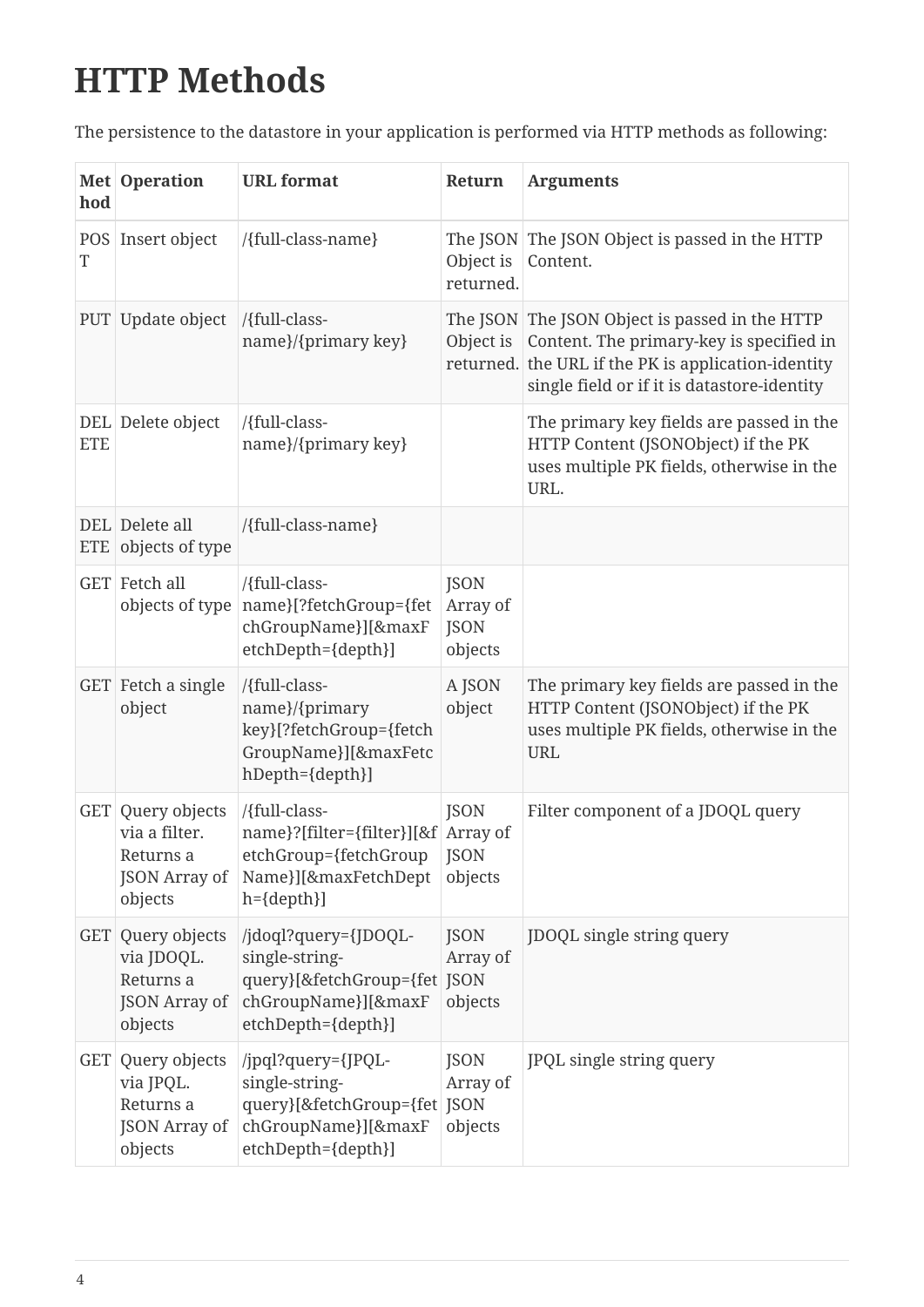| hod             | Met Operation                                     | <b>URL</b> format     | Return | <b>Arguments</b>                                                                                                                           |
|-----------------|---------------------------------------------------|-----------------------|--------|--------------------------------------------------------------------------------------------------------------------------------------------|
| HE<br>AD        | Validates if an $ $ {full-class-<br>object exists | name}/{primary key}   |        | The primary key fields are passed in the<br>HTTP Content (JSONObject) if the PK<br>uses multiple PK fields, otherwise in the<br><b>URL</b> |
| <b>HE</b><br>AD | Validates if an $ $ {full-class-<br>object exists | name}?filter={filter} |        | Object is uniquely defined using the<br>filter.                                                                                            |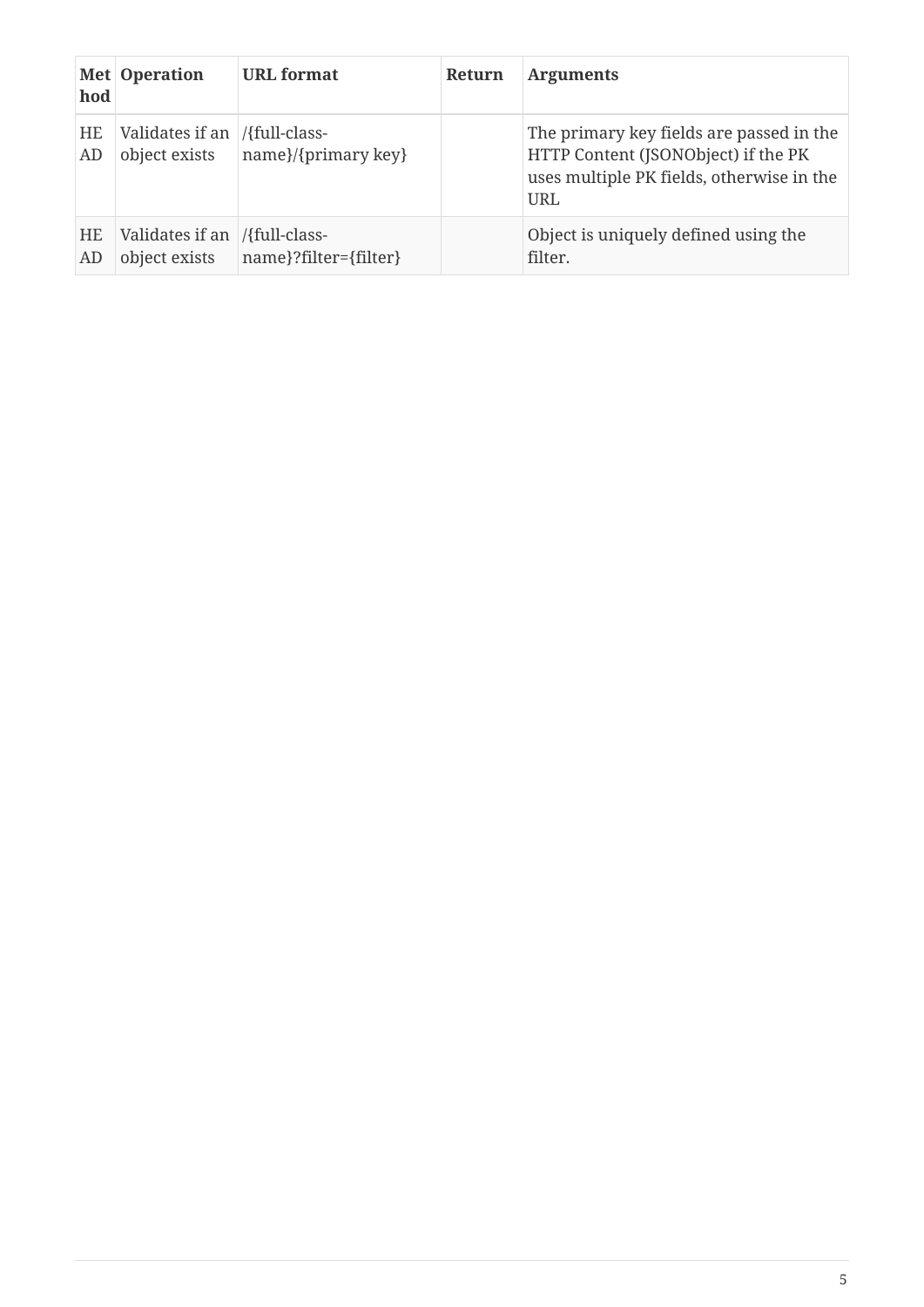### <span id="page-7-0"></span>**Example REST Usages**

Note that the URL in all of these examples assumes you have "/dn/\*" in your *web.xml* configuration.

### <span id="page-7-1"></span>**Insert a new object of class using application identity**

This inserts a Greeting object. The returned object will have the "id" field set.

```
POST http://localhost/dn/mydomain.Greeting
{"author":null,
  "content":"test insert",
  "date":1239213923232}
```
Response:

```
{"author":null,
  "content":"test insert",
  "date":1239213923232,
  "id":1}
```
#### <span id="page-7-2"></span>**Insert a new object with related (new) object**

This inserts a User object and an Account object (for that user).

```
POST http://localhost/dn/mydomain.User
{"id":"bert",
  "name":"Bert Smith",
  "account":{"class":"mydomain.model.SimpleAccount",
          "id":1,
          "type":"Basic"}
}
```
Note that the "class" attribute specified for the related object is an artificial discriminator so that DataNucleus REST knows what type to persist on the server. If the Account type (referred to by User.account) has no subclasses then "class" is not required and it will persist an Account object.

#### <span id="page-7-3"></span>**Insert a new object of class using datastore identity**

This inserts a Person object. The returned object will have the "\_id" property set.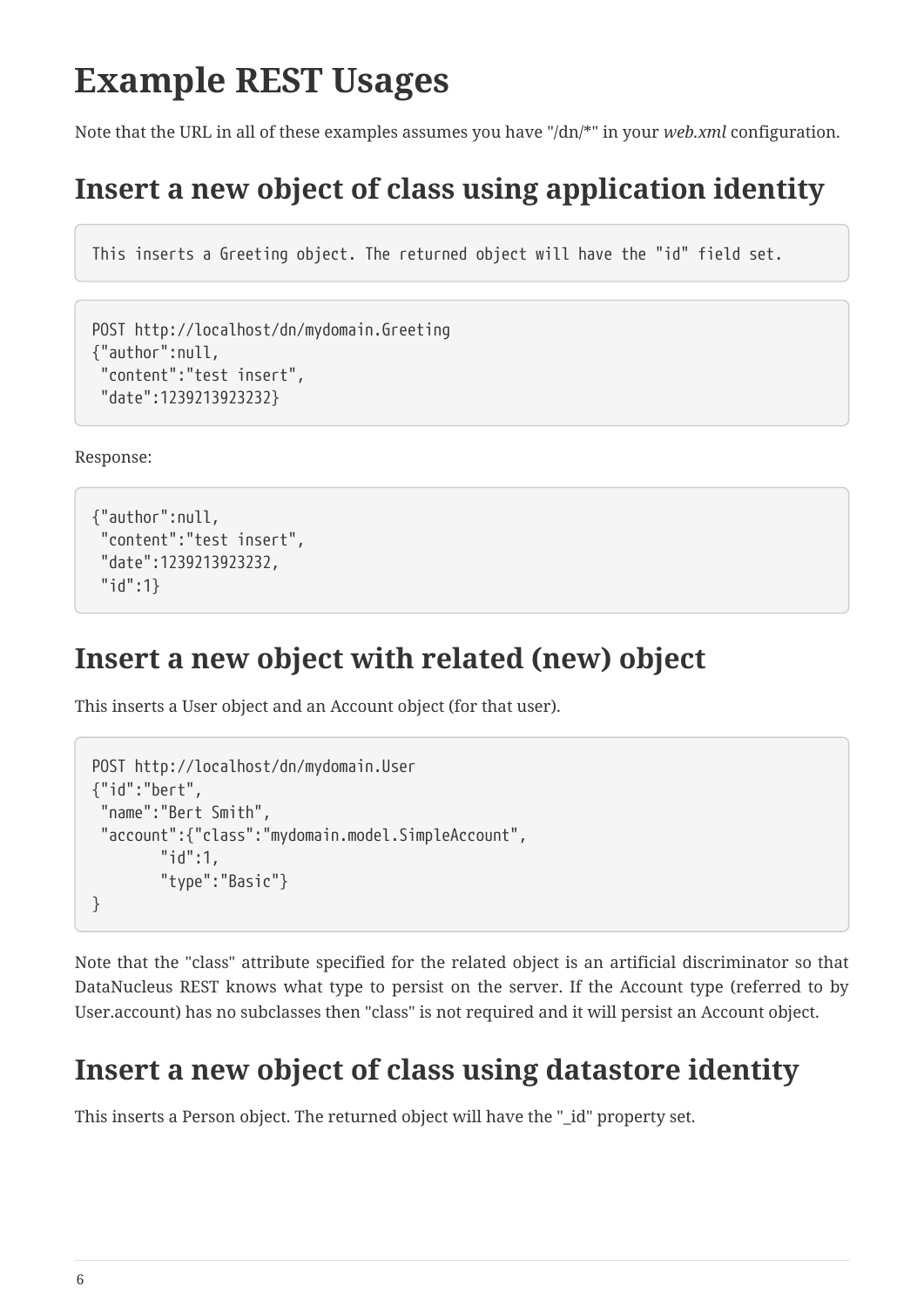```
POST http://localhost/dn/mydomain.Person
{"firstName":"Joe",
  "lastName":"User",
  "age":15}
```
Response:

```
{"firstName":"Joe",
 "lastName":"User",
  "age":15,
  "_id":2}
```
#### <span id="page-8-0"></span>**Update an object of class using application identity**

This updates a Greeting object with id=1, updating the "content" field only.

```
PUT http://localhost/dn/mydomain.Greeting/1
{"content":"test update"}
```
#### <span id="page-8-1"></span>**Update an object using datastore identity**

This updates a Person object with identity of 2, updating the "age" field only.

```
PUT http://localhost/dn/mydomain.Person/2
{"age":23}
```
#### <span id="page-8-2"></span>**Fetch all objects of class using application identity**

This gets the Extent of Greeting objects.

GET http://localhost/dn/mydomain.Greeting

Response: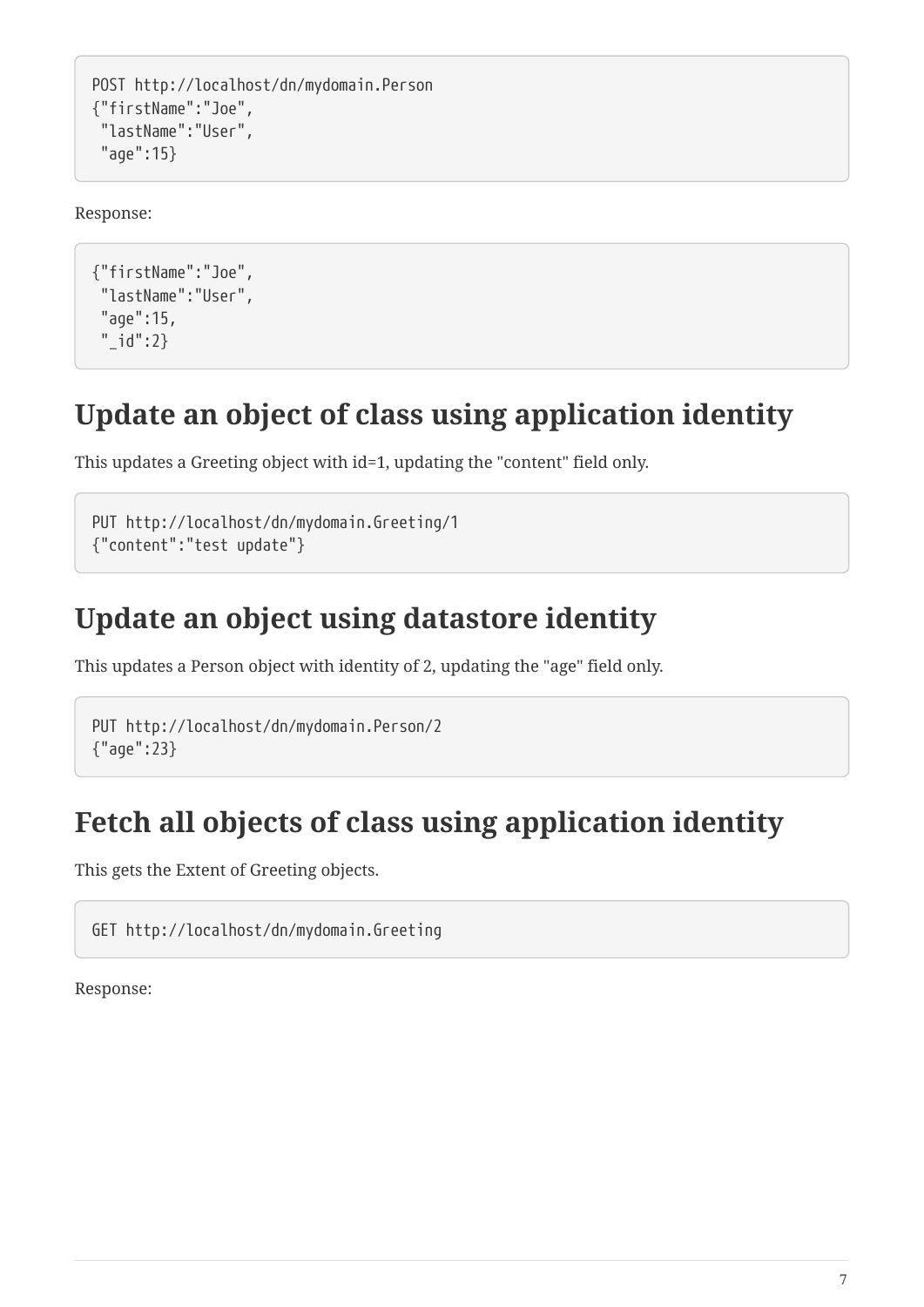```
[{"author":null,
    "content":"test",
    "date":1239213624216,
    "id":1},
  {"author":null,
    "content":"test2",
    "date":1239213632286,
    "id":2}]
```
#### <span id="page-9-0"></span>**Fetch object with id 2 using datastore identity**

GET http://localhost/dn/mydomain.Person/2

Response:

```
{"firstName":"Joe",
  "lastName":"User",
  "age":23,
  "_id":2}
```
Note that it replies with a JSONObject that has "\_id" property representing the datastore id.

### <span id="page-9-1"></span>**Query object of class using application identity**

This performs the JDOQL query internally

SELECT FROM mydomain.Greeting WHERE content == 'test'

GET http://localhost/dn/mydomain.Greeting?content=='test'

Response:

```
[{"author":null,
    "content":"test",
    "date":1239213624216,
    "id":1}]
```